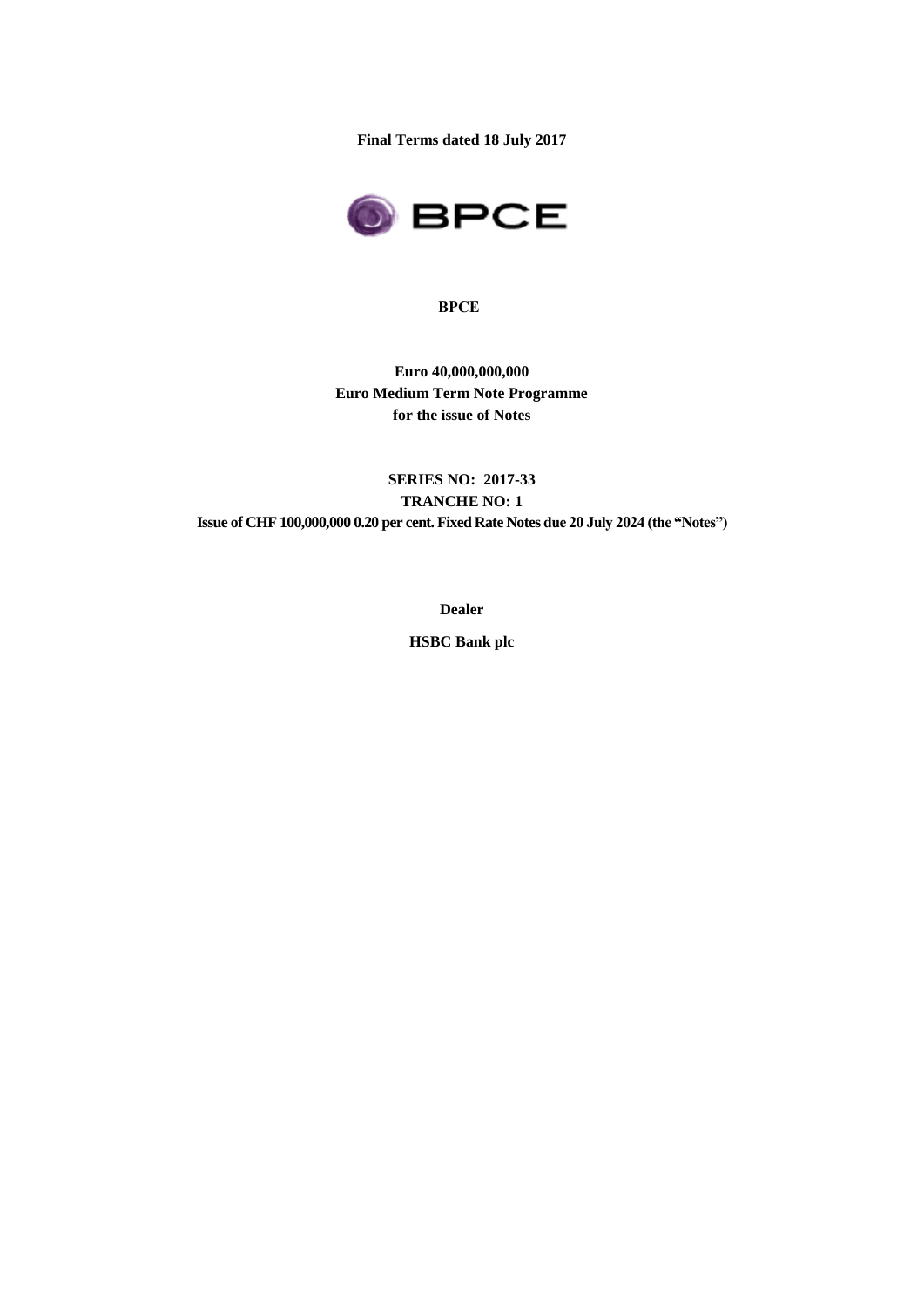#### **PART A – CONTRACTUAL TERMS**

Terms used herein shall be deemed to be defined as such for the purposes of the Conditions (the "**Conditions**") set forth in the base prospectus dated 21 December 2016 which received visa n°16-595 from the *Autorité des marchés financiers* (the "**AMF**") on 21 December 2016 (the "**Base Prospectus**") and the supplements to the Base Prospectus dated 16 February 2017, 2 March 2017, 29 March 2017 and 18 May 2017 which received visa n°17-060, n°17-082, n°17-118 and n°17-206 from the AMF on 16 February 2017, 2 March 2017, 29 March 2017 and 18 May 2017 (the "**Supplements**"), which together constitute a base prospectus for the purposes of the Prospectus Directive.This document constitutes the Final Terms of the Notes described herein for the purposes of Article 5.4 of the Prospectus Directive and must be read in conjunction with such Base Prospectus as so supplemented. Full information on the Issuer and the offer of the Notes is only available on the basis of the combination of these Final Terms and the Base Prospectus as so supplemented. The Base Prospectus and the Supplement(s) are available for viewing at the office of the Fiscal Agent or each of the Paying Agents and on the website of the AMF (www.amf-france.org) and copies may be obtained from BPCE, 50 avenue Pierre Mendès-France, 75013 Paris, France.

| 1.  | Issuer:                                      | <b>BPCE</b>                                                                                                                                                  |
|-----|----------------------------------------------|--------------------------------------------------------------------------------------------------------------------------------------------------------------|
| 2.  | (i) Series Number:                           | 2017-33                                                                                                                                                      |
|     | Tranche Number:<br>(ii)                      | 1                                                                                                                                                            |
| 3.  | Specified Currency or Currencies:            | Swiss Franc (« CHF »)                                                                                                                                        |
| 4.  | <b>Aggregate Nominal Amount:</b>             |                                                                                                                                                              |
|     | Series:<br>(i)                               | CHF 100,000,000                                                                                                                                              |
|     | Tranche:<br>(ii)                             | CHF 100,000,000                                                                                                                                              |
| 5.  | <b>Issue Price:</b>                          | 100 per cent. of the Aggregate Nominal Amount                                                                                                                |
| 6.  | Specified Denomination(s):                   | CHF 200,000                                                                                                                                                  |
| 7.  | (i) Issue Date:                              | 20 July 2017                                                                                                                                                 |
|     | (ii) Interest Commencement Date:             | <b>Issue Date</b>                                                                                                                                            |
| 8.  | <b>Interest Basis:</b>                       | 0.20 per cent. per annum Fixed Rate                                                                                                                          |
|     |                                              | (further particulars specified below)                                                                                                                        |
| 9.  | Maturity Date:                               | 20 July 2024                                                                                                                                                 |
|     | 10. Redemption Basis:                        | Subject to any purchase and cancellation or early<br>redemption, the Notes will be redeemed on the Maturity<br>Date at 100 per cent. of their nominal amount |
|     | 11. Change of Interest Basis:                | Not Applicable                                                                                                                                               |
|     | 12. Put/Call Options:                        | Not Applicable                                                                                                                                               |
| 13. | (i) Status of the Notes:                     | Senior Preferred Notes                                                                                                                                       |
|     | Dates of the corporate authorisations<br>(i) | Decision of the <i>Directoire</i> of the Issuer dated 18 April                                                                                               |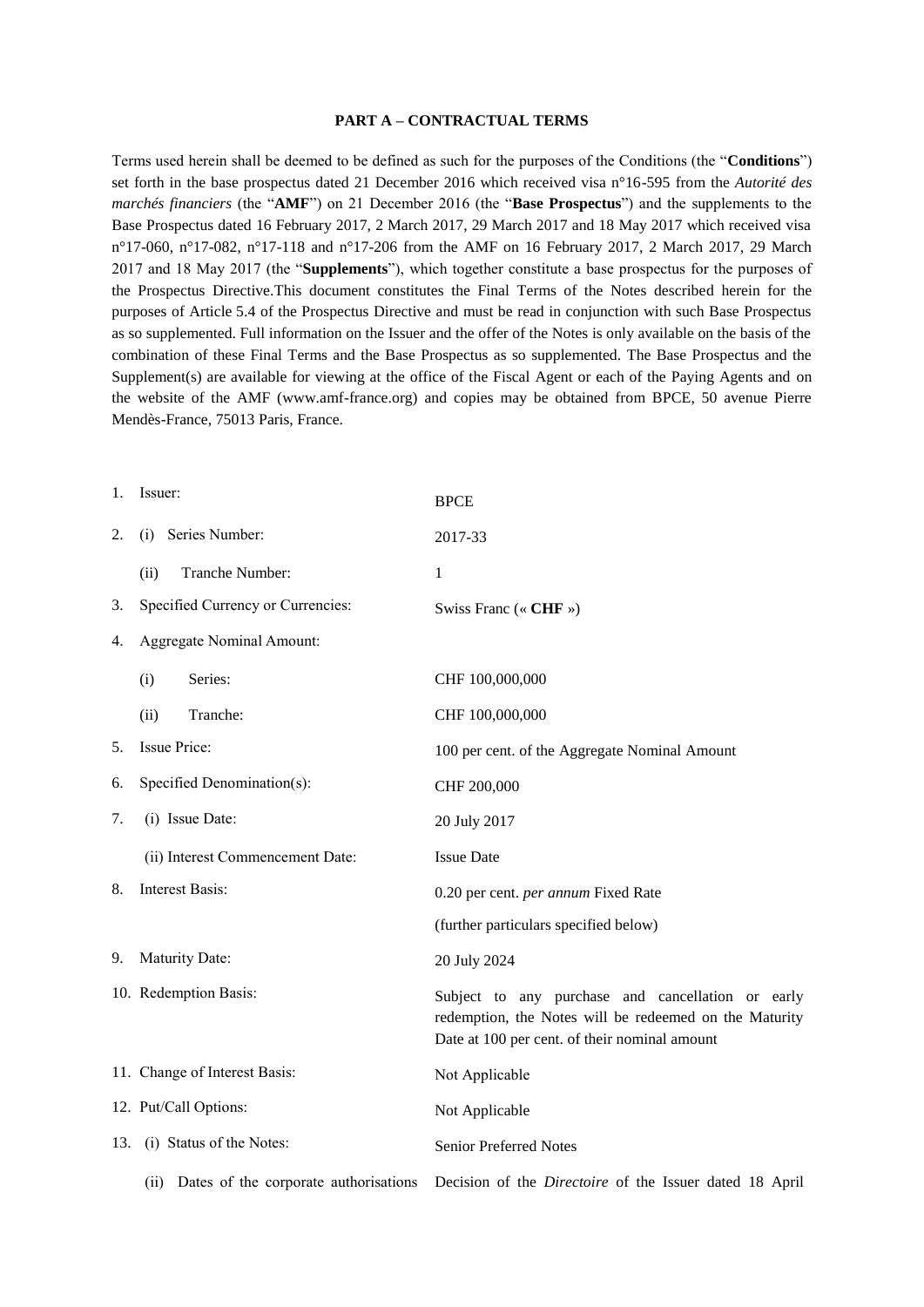for issuance of Notes obtained: 2017 and decision of Jean-Philippe Berthaut, Head of Group Funding dated 11 July 2017

## **PROVISIONS RELATING TO INTEREST (IF ANY) PAYABLE**

|                                                      | 14. Fixed Rate Note Provisions                                                          | Applicable                                                                                                                    |
|------------------------------------------------------|-----------------------------------------------------------------------------------------|-------------------------------------------------------------------------------------------------------------------------------|
| (i)                                                  | Rate of Interest:                                                                       | 0.20 per cent. <i>per annum</i> payable annually in arrear on<br>each Interest Payment Date                                   |
| (ii)                                                 | Resettable:                                                                             | Not Applicable                                                                                                                |
| (iii)                                                | Interest Payment Date(s):                                                               | 20 July in each year commencing on 20 July 2018<br>adjusted in accordance with the Business Day Convention<br>specified below |
| (iv)                                                 | Fixed Coupon Amount(s):                                                                 | CHF 400 per Note of CHF 200,000 Specified<br>Denomination                                                                     |
| (v)                                                  | Broken Amount(s):                                                                       | Not Applicable                                                                                                                |
| (vi)                                                 | Day Count Fraction:                                                                     | 30E/360, unadjusted                                                                                                           |
|                                                      | (vii) Determination Dates:                                                              | 20 July in each year                                                                                                          |
|                                                      | (viii) Business Day Convention                                                          | Following Business Day Convention                                                                                             |
| (ix)                                                 | Party responsible for calculating<br>Interest Amounts (if not the<br>Calculation Agent) | Not Applicable                                                                                                                |
| (x)                                                  | Payments on Non-Business Days                                                           | As per Conditions                                                                                                             |
|                                                      | 15. Floating Rate Note Provisions                                                       | Not Applicable                                                                                                                |
|                                                      | 16. Zero Coupon Note Provisions                                                         | Not Applicable                                                                                                                |
|                                                      | 17. Inflation Linked Interest Note Provisions                                           | Not Applicable                                                                                                                |
|                                                      | PROVISIONS RELATING TO REDEMPTION                                                       |                                                                                                                               |
|                                                      | 18. Call Option                                                                         | Not Applicable                                                                                                                |
| 19. Put Option                                       |                                                                                         | Not Applicable                                                                                                                |
| 20. MREL/TLAC Disqualification Event Call<br>Option: |                                                                                         | Not Applicable                                                                                                                |
| 21. Final Redemption Amount of each Note             |                                                                                         | CHF 200,000 per Note of CHF 200,000 Specified<br>Denomination                                                                 |
|                                                      | 22. Inflation Linked Notes - Provisions relating<br>to the Final Redemption Amount:     | Not Applicable                                                                                                                |
|                                                      | 23. Early Redemption Amount                                                             |                                                                                                                               |
| (i)                                                  | Early Redemption Amount(s) of each<br>Senior Preferred Note payable on                  | CHF 200,000 per Note of CHF 200,000 Specified                                                                                 |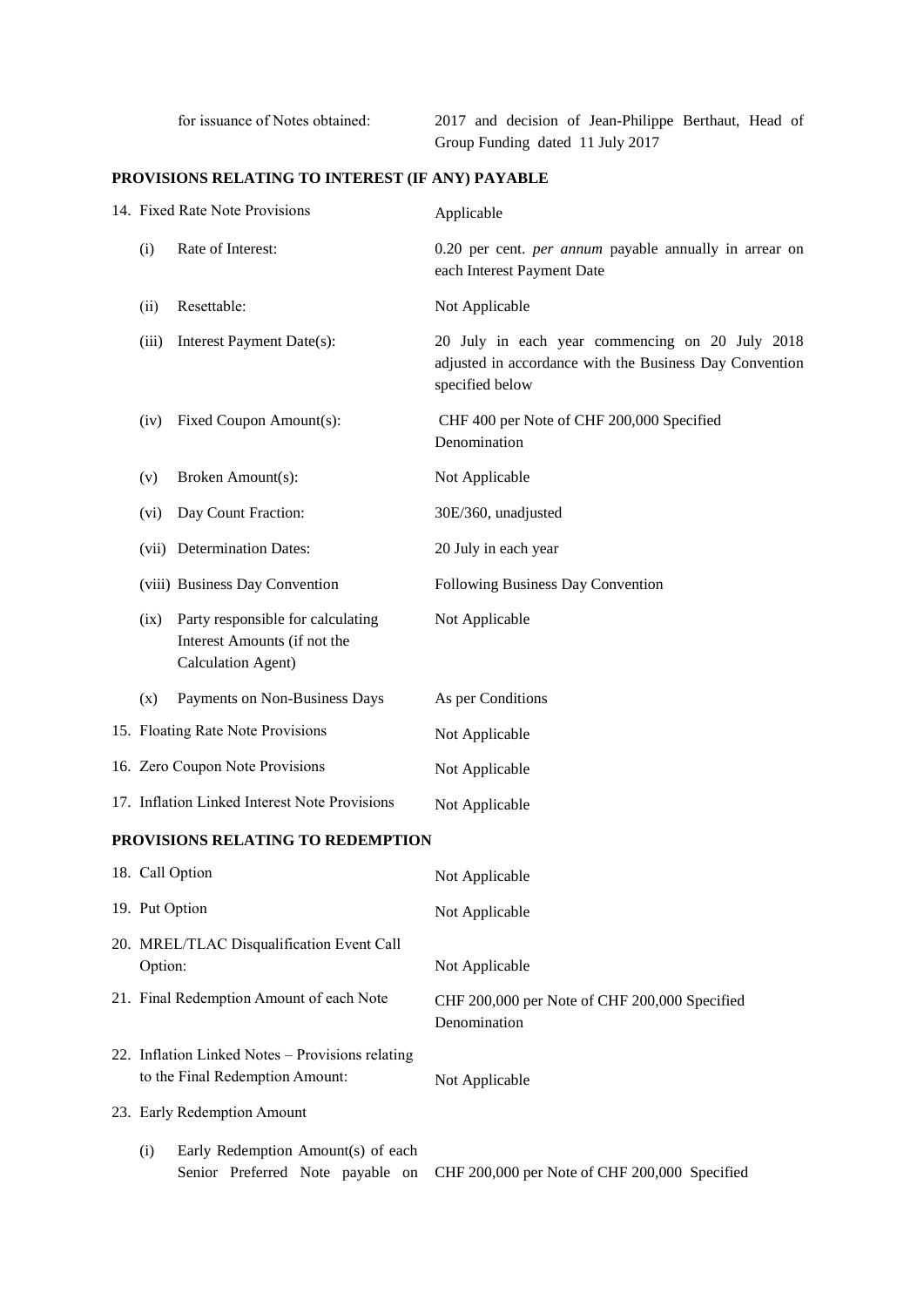|       | redemption upon the occurrence of a<br>Withholding Tax Event (Condition<br>$6(i)(i)$ , a Gross-Up Event (Condition<br>$6(i)(ii)$ or for illegality (Condition<br>$6(1)$ :                                                                                       | Denomination                                                  |
|-------|-----------------------------------------------------------------------------------------------------------------------------------------------------------------------------------------------------------------------------------------------------------------|---------------------------------------------------------------|
| (ii)  | Early Redemption Amount(s) of each<br>Senior Non-Preferred Note payable on<br>redemption upon the occurrence of an<br>MREL/TLAC Disqualification Event<br>(Condition $6(g)$ ) or a Withholding Tax<br>Event (Condition $6(i)(i)$ ):                             | Not Applicable                                                |
| (iii) | Early Redemption Amount(s) of each<br>Subordinated<br>Note<br>payable<br>on<br>redemption upon the occurrence of a<br>Capital Event (Condition 6(h), a<br>Withholding Tax Event (Condition<br>6(i)(i) or a Tax Deductibility Event<br>(Condition $6(i)(iii)$ ): | Not Applicable                                                |
| (iv)  | Early Redemption Amount(s) of each<br>Note payable on redemption upon the<br>occurrence of an Event of Default<br>(Condition 9):                                                                                                                                | CHF 200,000 per Note of CHF 200,000 Specified<br>Denomination |
| (v)   | Redemption for<br>taxation<br>reasons<br>permitted on days others than Interest<br>Payment Dates (Condition 6(i)):                                                                                                                                              | Yes                                                           |
| (vi)  | Unmatured Coupons to become void<br>upon early redemption (Materialised<br>Bearer Notes only) (Condition 7(f)):                                                                                                                                                 | Not Applicable                                                |

## **GENERAL PROVISIONS APPLICABLE TO THE NOTES**

of each instalment, date on which each

| 24. Form of Notes:                                                                                                          |                               | Dematerialised Notes            |
|-----------------------------------------------------------------------------------------------------------------------------|-------------------------------|---------------------------------|
| (i)                                                                                                                         | Form of Dematerialised Notes: | Bearer form <i>(au porteur)</i> |
| <b>Registration Agent:</b><br>(ii)                                                                                          |                               | Not Applicable                  |
| (iii)                                                                                                                       | Temporary Global Certificate: | Not Applicable                  |
| (iv)                                                                                                                        | Applicable TEFRA exemption:   | Not Applicable                  |
| 25. Financial Centre(s):                                                                                                    |                               | London and Zurich               |
| 26. Talons for future Coupons or Receipts to be<br>attached to Definitive Notes (and dates on<br>which such Talons mature): |                               | Not Applicable                  |
| 27. Details relating to Instalment Notes: amount                                                                            |                               | Not Applicable                  |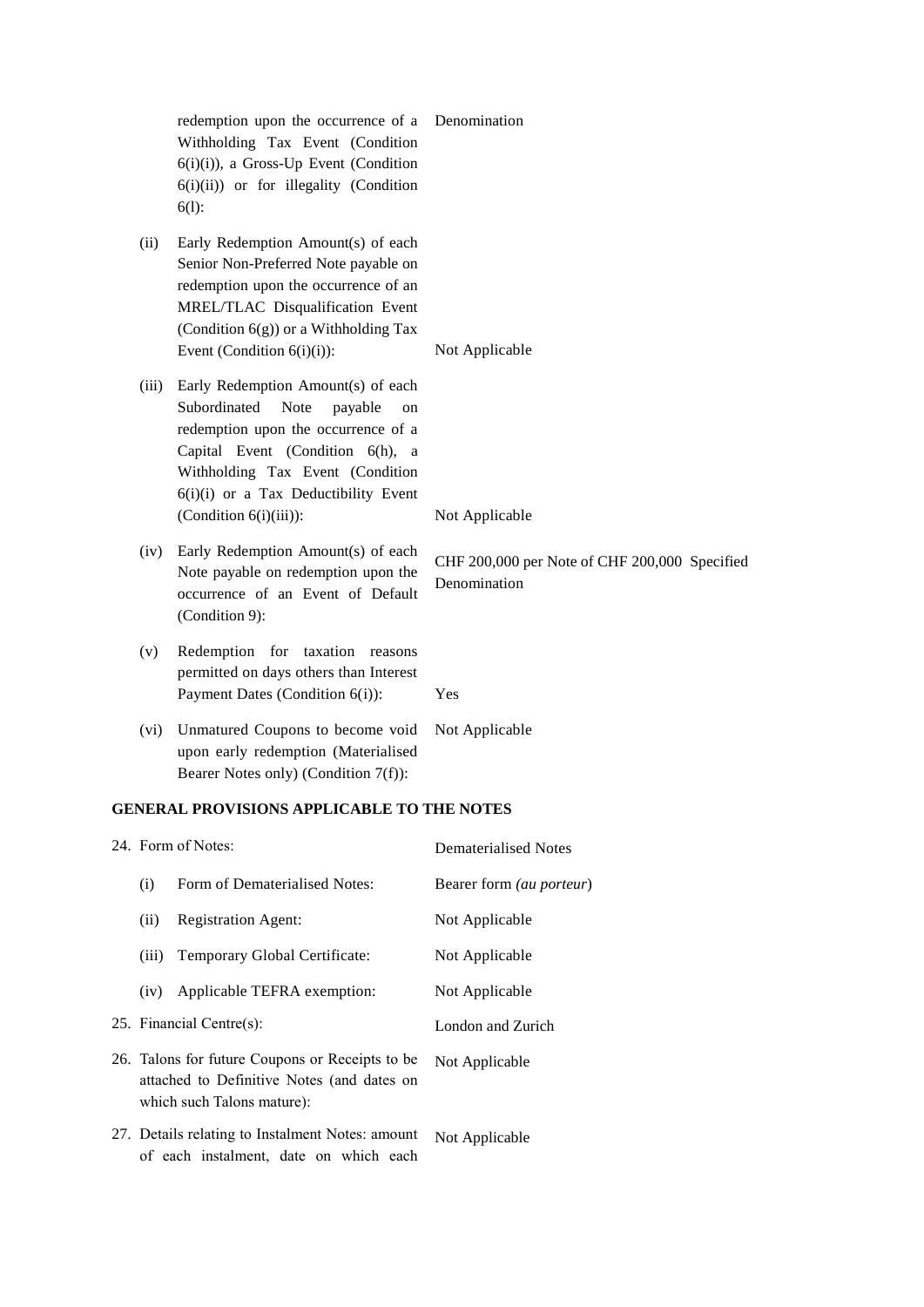payment is to be made:

| 28. Redenomination provisions:                                                                                   | Not Applicable                                                                                                                                                                                                                       |
|------------------------------------------------------------------------------------------------------------------|--------------------------------------------------------------------------------------------------------------------------------------------------------------------------------------------------------------------------------------|
| 29. Purchase in accordance with Article L.213-1<br>A and D.213-1 A of the French Code<br>monétaire et financier: | Applicable                                                                                                                                                                                                                           |
| 30. Consolidation provisions:                                                                                    | Not Applicable                                                                                                                                                                                                                       |
| 31. Waiver of Set-Off:                                                                                           | Applicable                                                                                                                                                                                                                           |
| 32. Masse:                                                                                                       | Contractual Masse shall apply                                                                                                                                                                                                        |
|                                                                                                                  | Name and address of the Representative:<br>MCM AVOCAT, Selarl d'avocats interbarreaux inscrite au<br>Barreau de Paris<br>10, rue de Sèze<br>75009 Paris<br>France<br>Represented by Maître Antoine Lachenaud, Co-gérant -<br>associé |
|                                                                                                                  | Name and address of the alternate Representative:<br>Maître Philippe Maisonneuve<br>Avocat<br>10, rue de Sèze<br>75009 Paris<br>France                                                                                               |
|                                                                                                                  | The Representative will receive a remuneration of 2,000<br>(excluding VAT) per year                                                                                                                                                  |

## **RESPONSIBILITY**

The Issuer accepts responsibility for the information contained in these Final Terms.

Signed on behalf of BPCE

Duly represented by: Jean-Philippe Berthaut, Head of Group Funding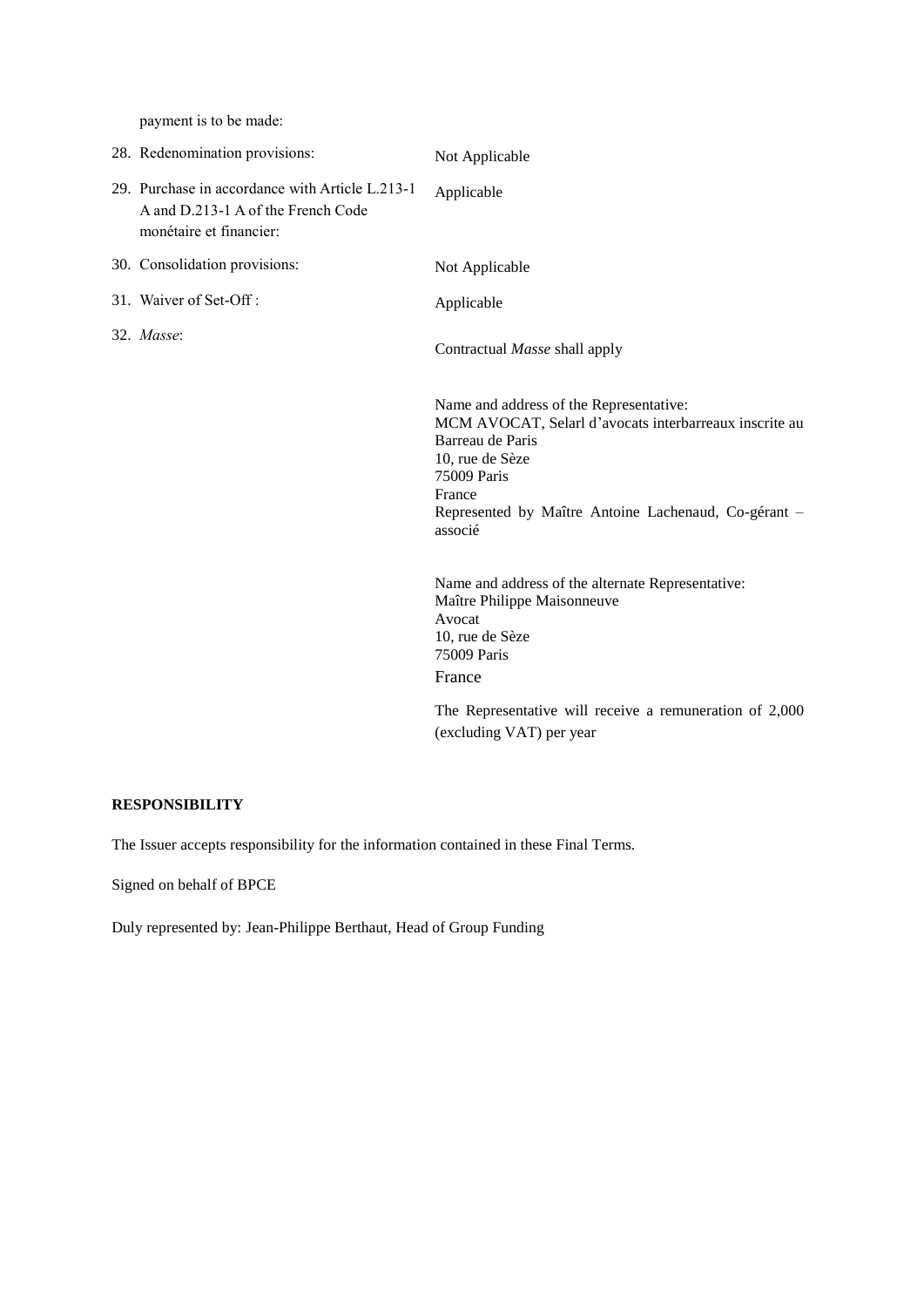## **PART B – OTHER INFORMATION**

### **1. LISTING AND ADMISSION TO TRADING**

(i) Listing and Admission to trading: Application has been made by the Issuer (or on its behalf) for the Notes to be listed and admitted to trading on Euronext Paris with effect from the Issue Date.

(ii) Estimate of total expenses related to admission to trading: EUR 700

#### **2. RATINGS**

Ratings: Not Applicable

### **3. INTERESTS OF NATURAL AND LEGAL PERSONS INVOLVED IN THE ISSUE**

"Save as discussed in "Subscription and Sale", so far as the Issuer is aware, no person involved in the offer of the Notes has an interest material to the offer."

#### **4 YIELD**

| Indication of yield: | 0.20 per cent. <i>per annum</i>                                     |
|----------------------|---------------------------------------------------------------------|
|                      | The yield is calculated at the Issue Date on the basis of the Issue |
|                      | Price. It is not an indication of future yield.                     |

### **5. OPERATIONAL INFORMATION**

| ISIN:                                                                                                                       | FR0013269586             |
|-----------------------------------------------------------------------------------------------------------------------------|--------------------------|
| Common Code:                                                                                                                | 164824454                |
| Depositaries:                                                                                                               |                          |
| (i) Euroclear France to act as Central<br>Depositary:                                                                       | Yes                      |
| (ii) Common Depositary for Euroclear<br>and Clearstream:                                                                    |                          |
|                                                                                                                             | N <sub>0</sub>           |
| Any clearing system(s) other than Not Applicable<br>Euroclear and Clearstream and the<br>relevant identification number(s): |                          |
| Delivery:                                                                                                                   | Delivery free of payment |
| Names and addresses of additional                                                                                           |                          |
| Paying Agent(s) (if any):                                                                                                   | Not Applicable           |